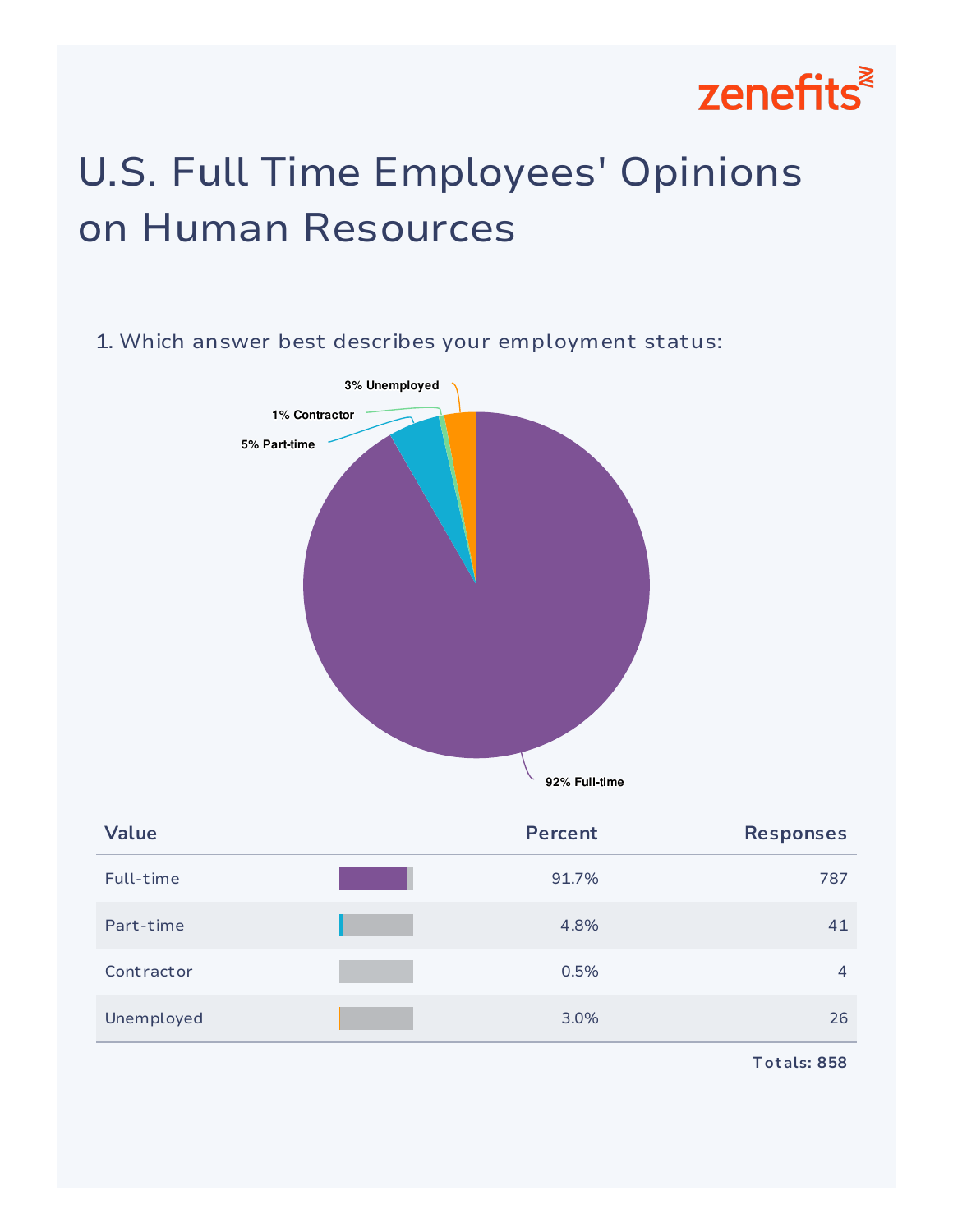#### 2. Which best describes your gender identity?



| <b>Value</b>      | <b>Percent</b> | <b>Responses</b> |
|-------------------|----------------|------------------|
| Male              | 43.9%          | 377              |
| Female            | 54.3%          | 466              |
| Prefer not to say | 1.6%           | 14               |
| Other - Write In  | 0.1%           |                  |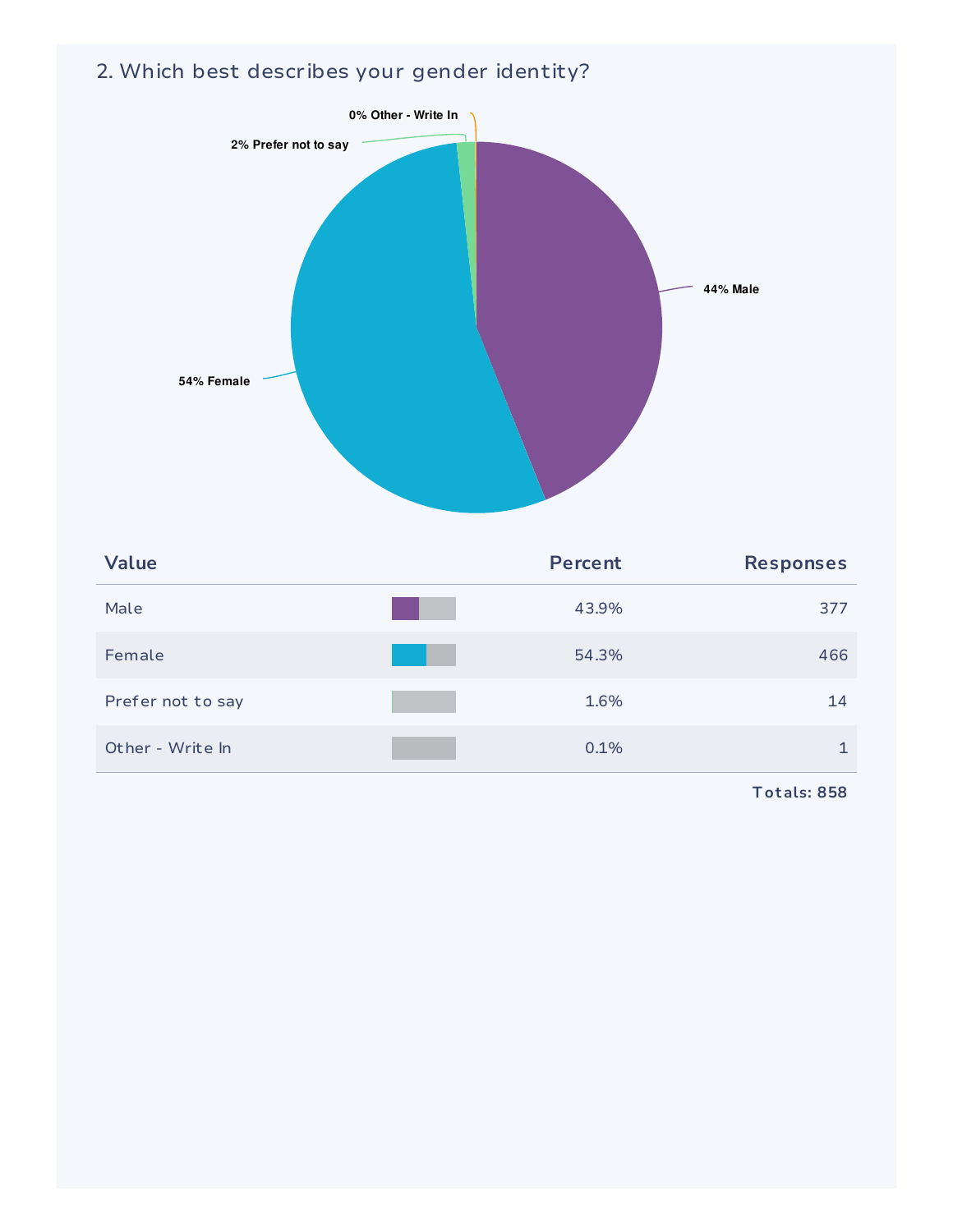#### 3. Hold old are you?



| Value           | <b>Percent</b> | <b>Responses</b> |
|-----------------|----------------|------------------|
| 18-23 years old | 13.4%          | 115              |
| 24-39 years old | 41.6%          | 357              |
| 40-55 years old | 32.3%          | 277              |
| 56-74 years old | 12.4%          | 106              |
| 75+ years old   | 0.3%           | 3                |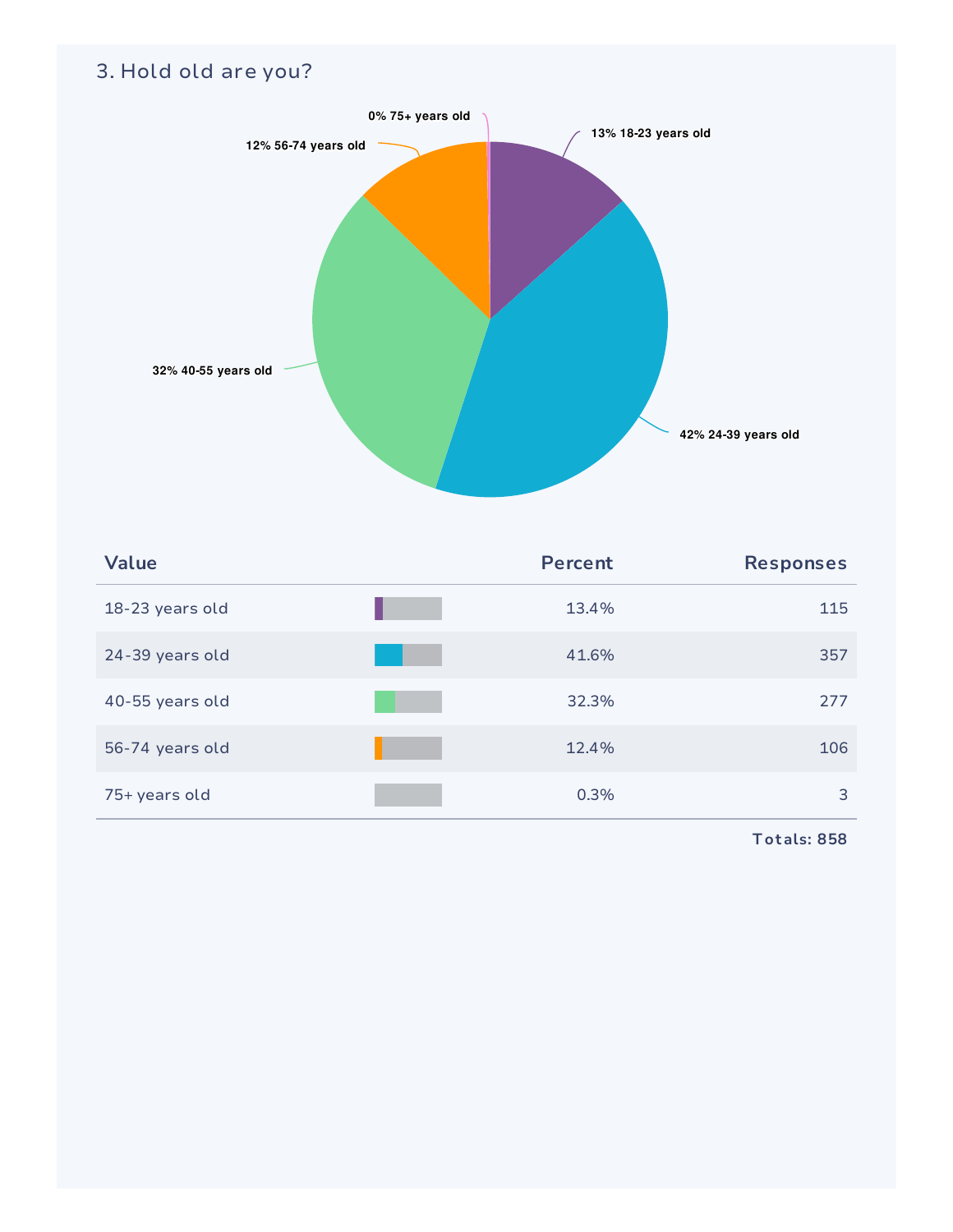#### 4. Where do you live?



| Value           | <b>Percent</b> | <b>Responses</b> |
|-----------------|----------------|------------------|
| Calif ornia     | 9.9%           | 85               |
| Florida         | 6.1%           | 52               |
| Georgia         | 4.2%           | 36               |
| <b>Illinois</b> | 3.8%           | 33               |
| New York        | 8.0%           | 69               |
| North Carolina  | 3.4%           | 29               |
| Ohio            | 4.7%           | 40               |
| Pennsylvania    | 4.7%           | 40               |
| Texas           | 8.4%           | 72               |
| Alabama         | 2.0%           | 17               |
| Alaska          | 0.8%           | $\overline{7}$   |
| Arizona         | 2.7%           | 23               |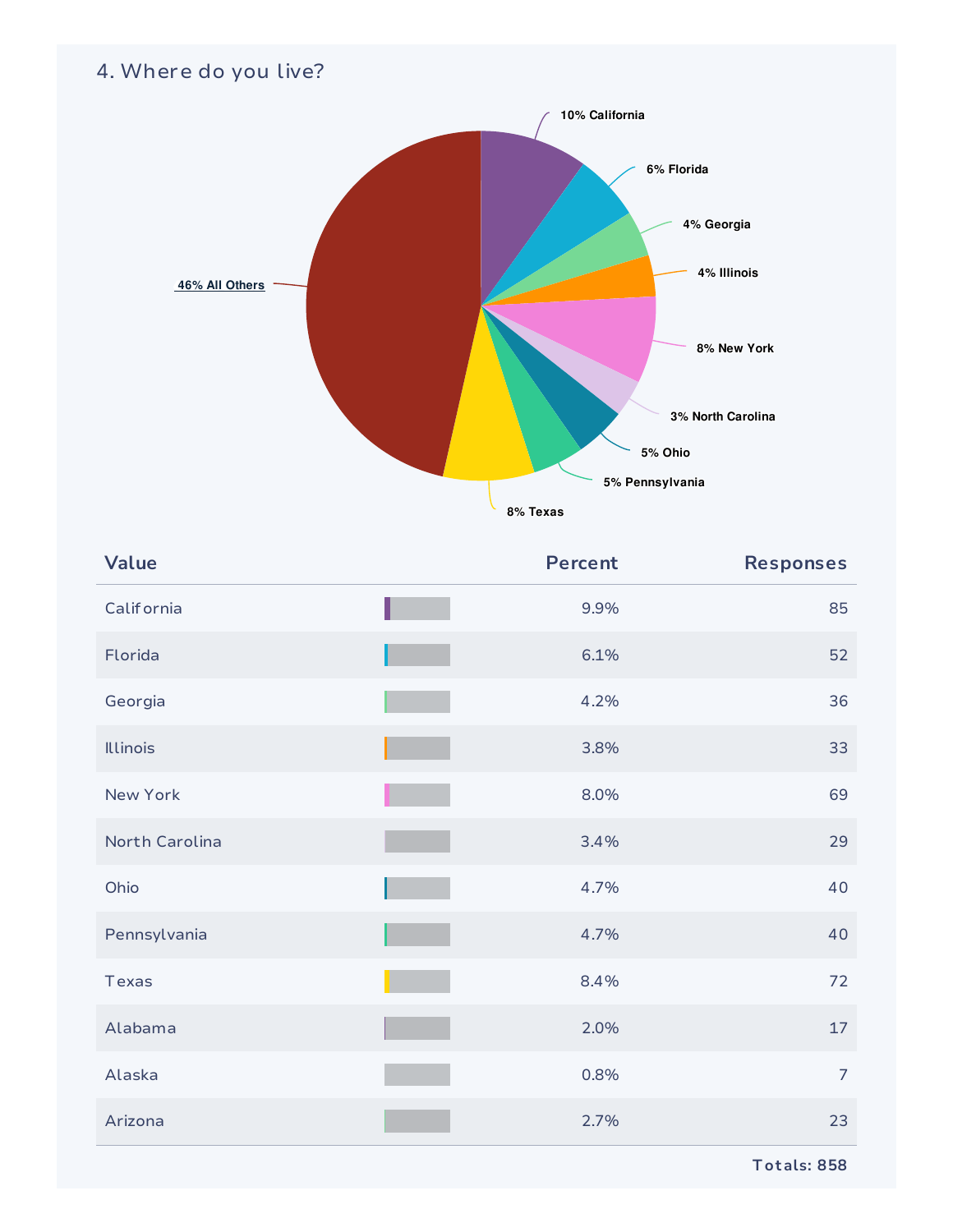| Value         | <b>Percent</b> | <b>Responses</b> |
|---------------|----------------|------------------|
| Arkansas      | 1.5%           | 13               |
| Colorado      | 2.0%           | 17               |
| Connecticut   | 0.9%           | 8                |
| Delaware      | 0.3%           | $\mathsf{3}$     |
| Hawaii        | 0.6%           | 5                |
| Idaho         | 0.3%           | $\mathsf{3}$     |
| Indiana       | 2.1%           | 18               |
| lowa          | 0.9%           | $\,8\,$          |
| Kansas        | 0.9%           | 8                |
| Kentucky      | 1.0%           | $\mathsf 9$      |
| Louisiana     | 1.9%           | 16               |
| Maine         | 0.1%           | $\mathbf{1}$     |
| Maryland      | 1.4%           | 12               |
| Massachusetts | 2.0%           | 17               |
| Michigan      | 2.8%           | 24               |
| Minnesota     | 1.4%           | 12               |
| Mississippi   | 0.6%           | 5                |
| Missouri      | 2.3%           | 20               |
| Montana       | 0.3%           | $\mathsf{3}$     |
| Nebraska      | 0.1%           | $\mathbf 1$      |
| Nevada        | 0.9%           | $8\,$            |
| New Hampshire | 0.6%           | 5                |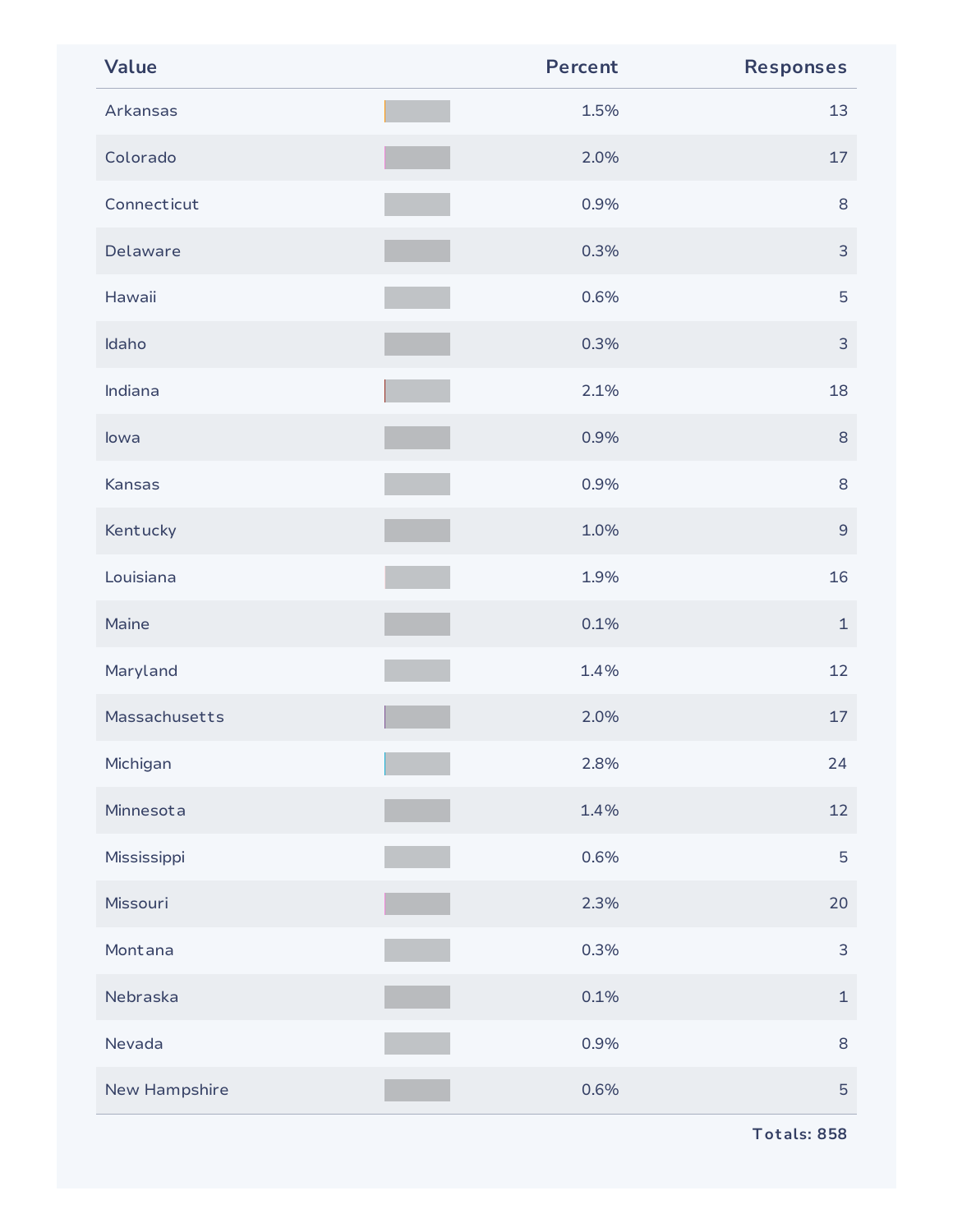| Value             | <b>Percent</b> | <b>Responses</b> |
|-------------------|----------------|------------------|
| New Jersey        | 2.9%           | 25               |
| <b>New Mexico</b> | 0.1%           | $\mathbf 1$      |
| North Dakota      | 0.1%           | $\mathbf{1}$     |
| Oklahoma          | 1.0%           | $\mathsf 9$      |
| Oregon            | 1.2%           | 10               |
| Rhode Island      | 0.2%           | $\overline{2}$   |
| South Carolina    | 1.7%           | 15               |
| South Dakota      | 0.3%           | $\mathsf{3}$     |
| Tennessee         | 2.1%           | 18               |
| Utah              | 1.0%           | $\mathsf 9$      |
| Vermont           | 0.2%           | $\overline{2}$   |
| Virginia          | 1.4%           | 12               |
| Washington        | 1.2%           | 10               |
| West Virginia     | 0.8%           | $\overline{7}$   |
| Wisconsin         | 1.0%           | $\mathsf 9$      |
| Wyoming           | 0.1%           | $\mathbf 1$      |
| Washington, D.C.  | 0.3%           | 3                |
| Other             | 0.2%           | $\overline{2}$   |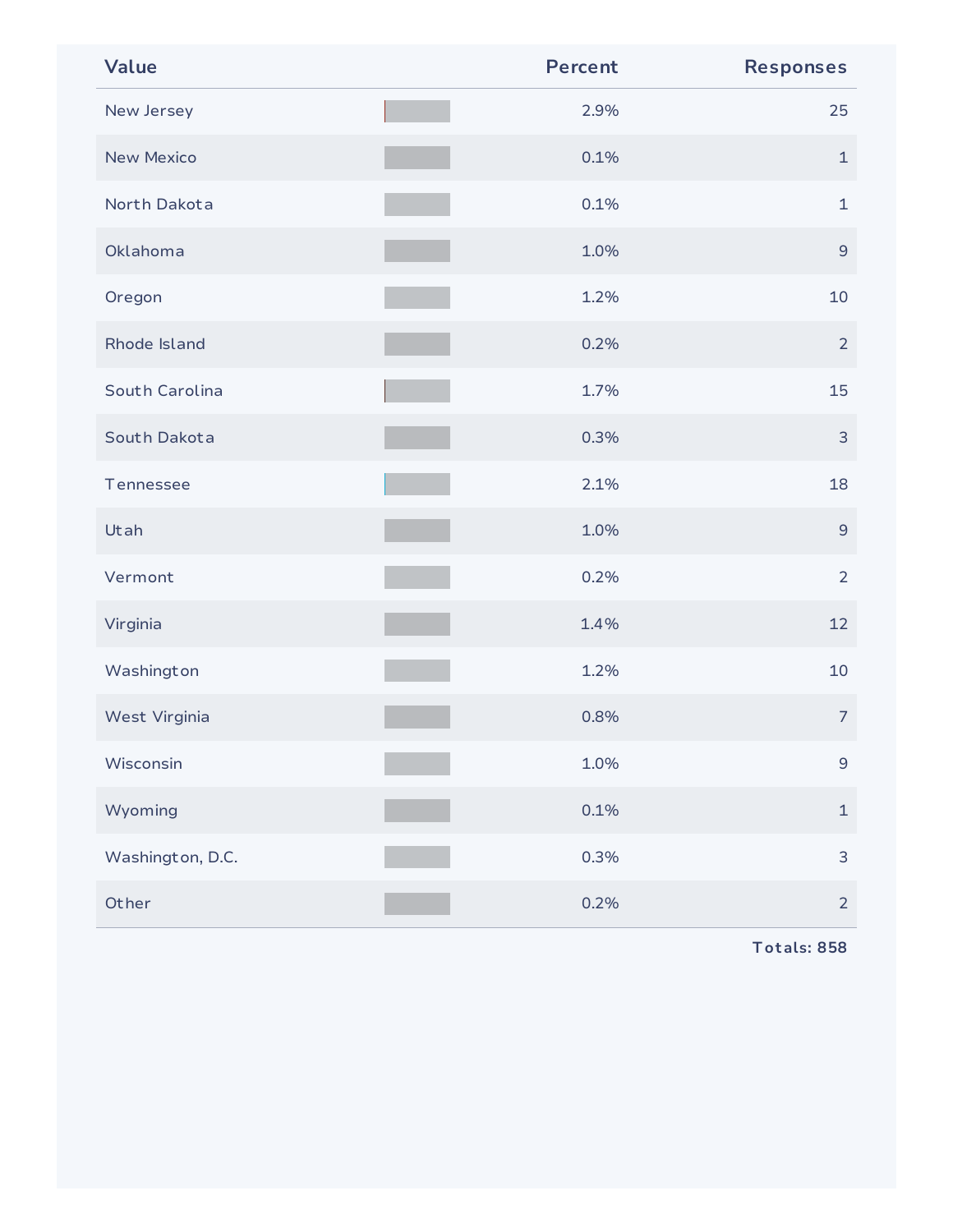#### 5. Please select the industry that BEST represents the industry you work in

| 4% Accounting<br>28% All Others<br>3% Real Estate<br>4% Legal<br>20% Healthcare / Medical<br>(including Hospice, Homecare,<br>Outpatient) | <b>Services</b> | 6% Business / Professional<br>5% Computers (Hardware,<br>Desktop Software)<br>20% Education<br>3% Engineering / Architecture<br>6% Finance / Banking / Insurance |                  |
|-------------------------------------------------------------------------------------------------------------------------------------------|-----------------|------------------------------------------------------------------------------------------------------------------------------------------------------------------|------------------|
| Value                                                                                                                                     |                 | <b>Percent</b>                                                                                                                                                   | <b>Responses</b> |
| Accounting                                                                                                                                |                 | 4.3%                                                                                                                                                             | 37               |
| <b>Business / Professional Services</b>                                                                                                   |                 | 6.1%                                                                                                                                                             | 52               |
| Computers (Hardware, Desktop Software)                                                                                                    |                 | 4.8%                                                                                                                                                             | 41               |
| Education                                                                                                                                 |                 | 20.4%                                                                                                                                                            | 175              |
| Engineering / Architecture                                                                                                                |                 | 3.4%                                                                                                                                                             | 29               |
| Finance / Banking / Insurance                                                                                                             |                 | 5.8%                                                                                                                                                             | 50               |
| Healthcare / Medical (including Hospice, Homecare,<br>Outpatient)                                                                         |                 | 19.9%                                                                                                                                                            | 171              |
| Legal                                                                                                                                     |                 | 4.0%                                                                                                                                                             | 34               |
| <b>Real Estate</b>                                                                                                                        |                 | 3.4%                                                                                                                                                             | 29               |
| Advertising                                                                                                                               |                 | 2.4%                                                                                                                                                             | 21               |
| Aerospace / Aviation                                                                                                                      |                 | 0.5%                                                                                                                                                             | 4                |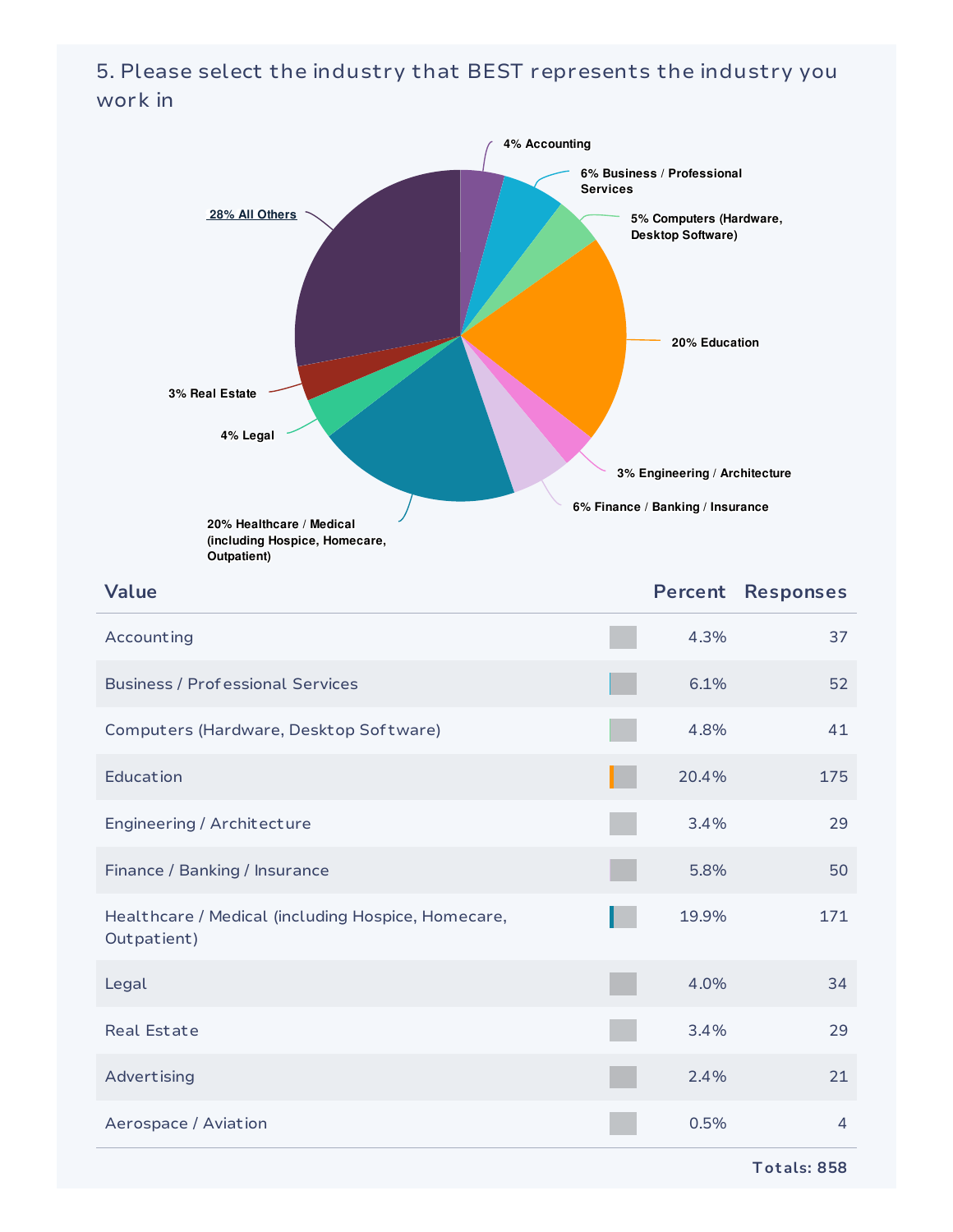| <b>Value</b>                                                           |      | <b>Percent Responses</b> |
|------------------------------------------------------------------------|------|--------------------------|
| Agriculture / Forestry / Fishing                                       | 1.2% | 10                       |
| Automotive (Sales/Repair)                                              | 1.9% | 16                       |
| Biotechnology                                                          | 2.1% | 18                       |
| <b>Business Services (Hotels, Lodging)</b>                             | 0.7% | 6                        |
| Communications                                                         | 0.5% | $\overline{4}$           |
| Construction / Home Improvement                                        | 1.3% | 11                       |
| Consulting                                                             | 1.6% | 14                       |
| Entertainment / Recreation                                             | 0.7% | 6                        |
| Food Service / Hospitality / Travel (including Restaurants,<br>Hotels) | 2.1% | 18                       |
| Government / Military                                                  | 1.0% | $9\,$                    |
| Internet (including SaaS, Mobile)                                      | 1.0% | $\mathsf 9$              |
| Manufacturing                                                          | 1.6% | 14                       |
| Marketing / Market Research / Public Relations                         | 1.3% | 11                       |
| Media / Printing / Publishing / Broadcasting                           | 0.2% | $\overline{2}$           |
| Non-profit / Foundation                                                | 0.6% | 5                        |
| Pharmaceutical / Chemical                                              | 0.5% | 4                        |
| Research / Science                                                     | 0.6% | 5                        |
| Retail                                                                 | 2.8% | 24                       |
| Telecommunications                                                     | 1.4% | 12                       |
| Transportation / Distribution                                          | 0.5% | 4                        |
| <b>Utilities</b>                                                       | 0.3% | 3                        |
| Wholesale                                                              | 1.2% | 10                       |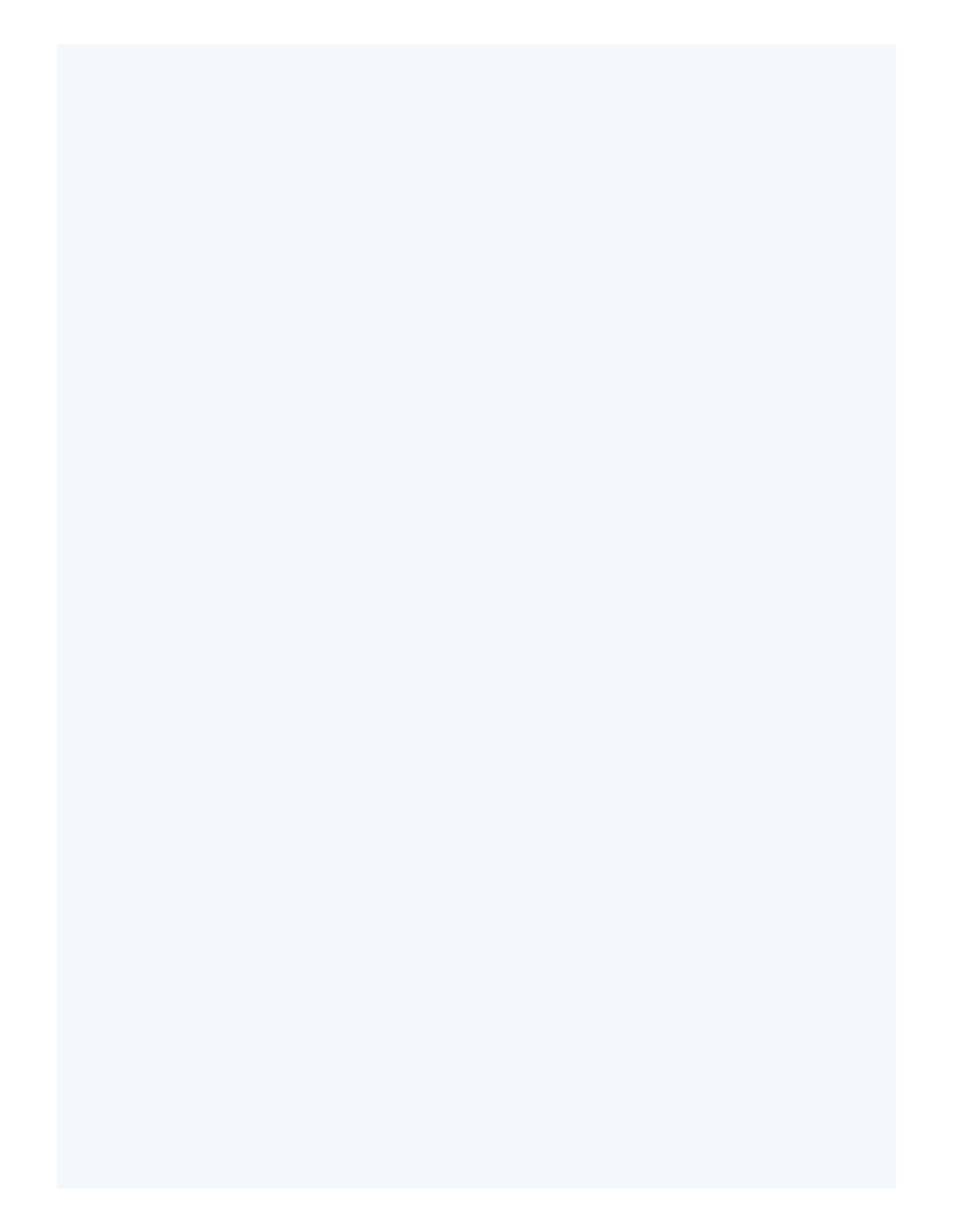#### 6. How many employees work at your organization?



| Value         | <b>Percent</b> | <b>Responses</b> |
|---------------|----------------|------------------|
| $1 - 4$       | 4.7%           | 40               |
| $5-9$         | 4.7%           | 40               |
| $10 - 19$     | 9.4%           | 81               |
| $20 - 49$     | 15.5%          | 133              |
| 50-99         | 19.5%          | 167              |
| 100-199       | 19.1%          | 164              |
| 200-299       | 10.5%          | 90               |
| 300-399       | 3.7%           | 32               |
| 400-499       | 6.3%           | 54               |
| More than 500 | 6.6%           | 57               |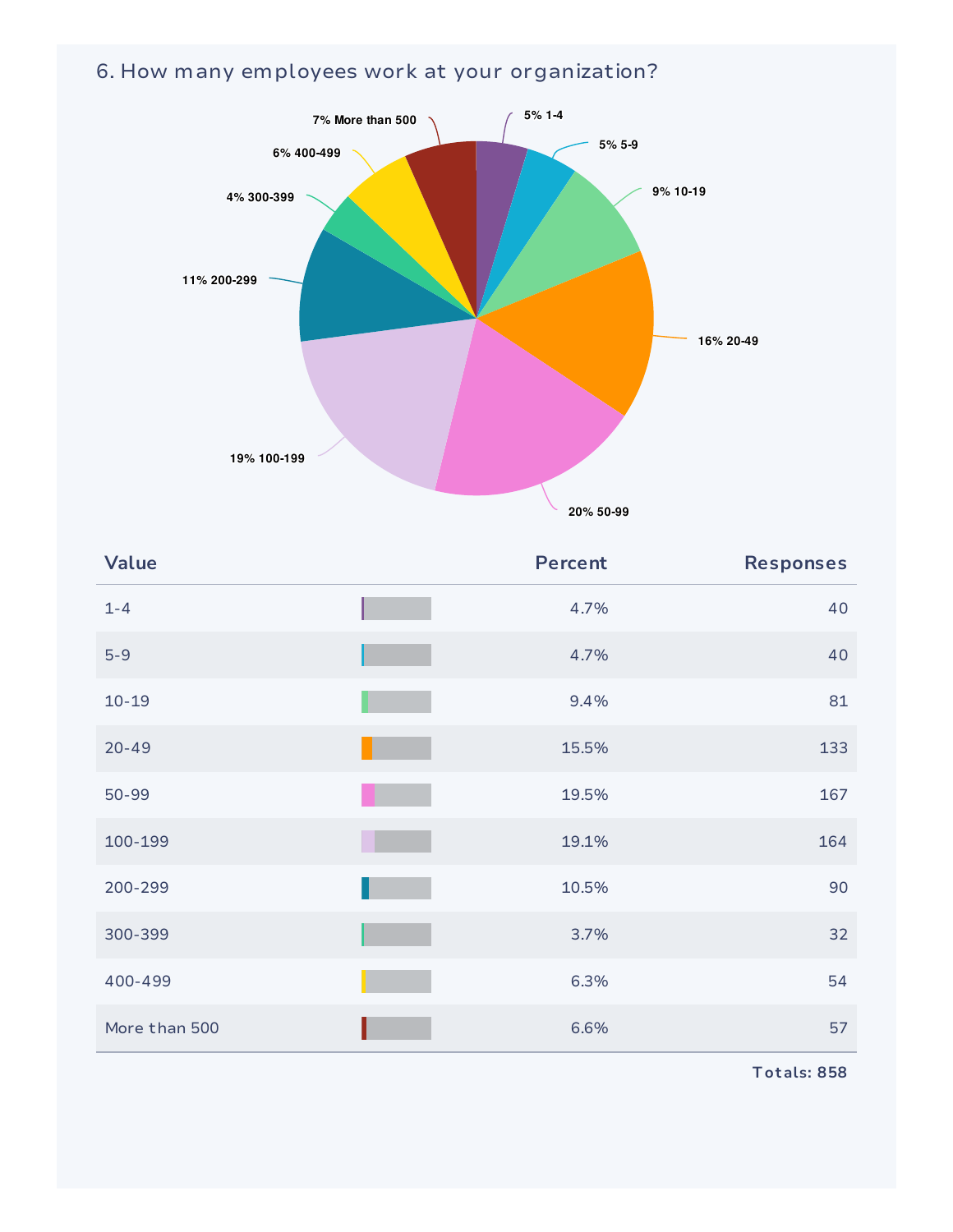#### 7. What kind of role does technology play in your place of work?



| Value                                                                  | Percent | <b>Responses</b> |
|------------------------------------------------------------------------|---------|------------------|
| It means nothing, we don't use it much.                                | 6.2%    | 46               |
| It's important, but most of our systems are manual.                    | 16.2%   | 120              |
| It's somewhat important and we rely on it.                             | 16.3%   | 121              |
| It's very important, and key to many core functions.                   | 28.3%   | 210              |
| It's critical, we couldn't run our business effectively without<br>it. | 33.1%   | 246              |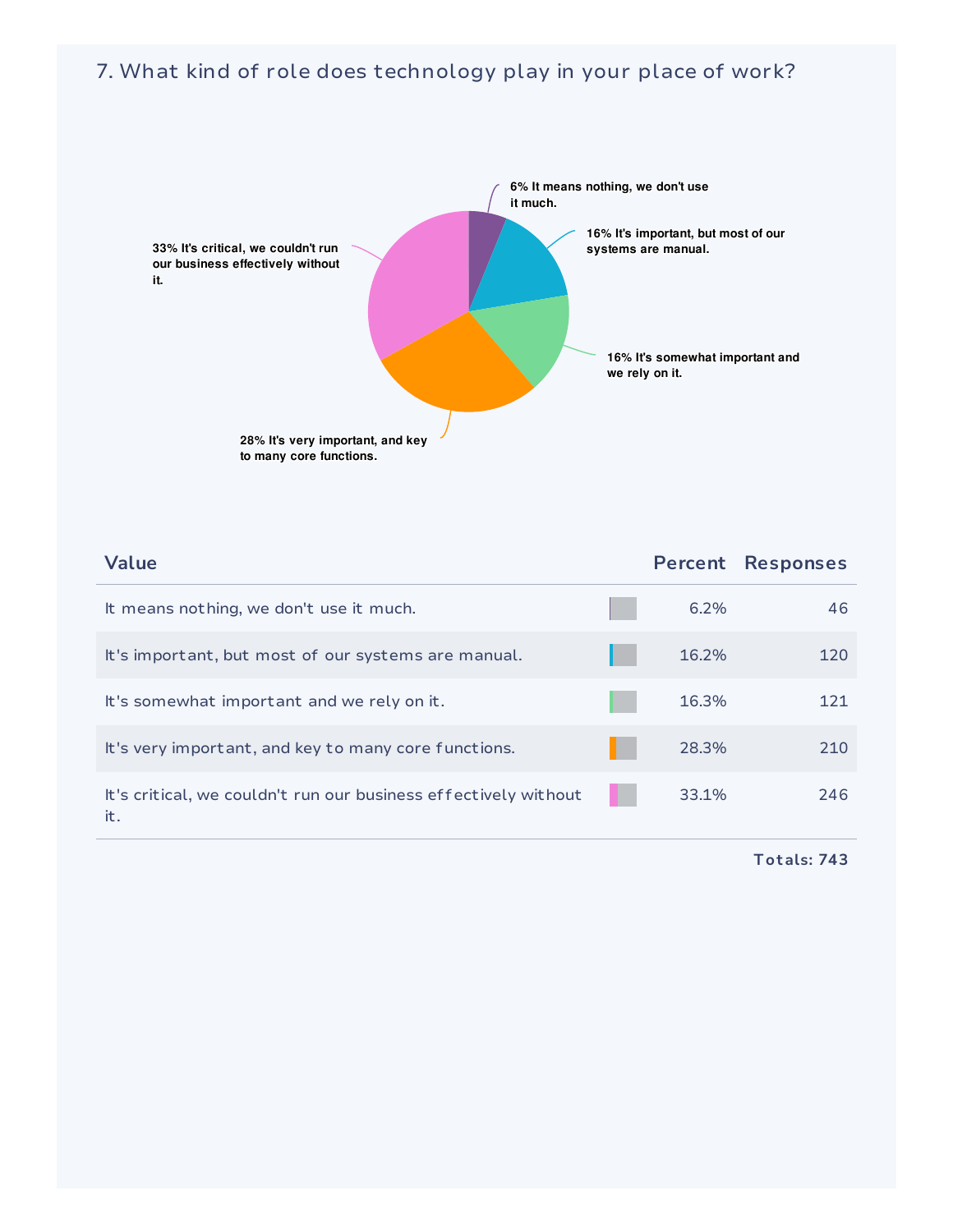8. To what extent do you agree with the following statement: Using modern technology makes me a happier, more productive employee.



| <b>Value</b>             | <b>Percent</b> | <b>Responses</b> |
|--------------------------|----------------|------------------|
| <b>Strongly Agree</b>    | 39.4%          | 292              |
| Agree                    | 39.1%          | 290              |
| Neutral                  | 16.4%          | 122              |
| <b>Disagree</b>          | 3.8%           | 28               |
| <b>Strongly Disagree</b> | 1.3%           | 10               |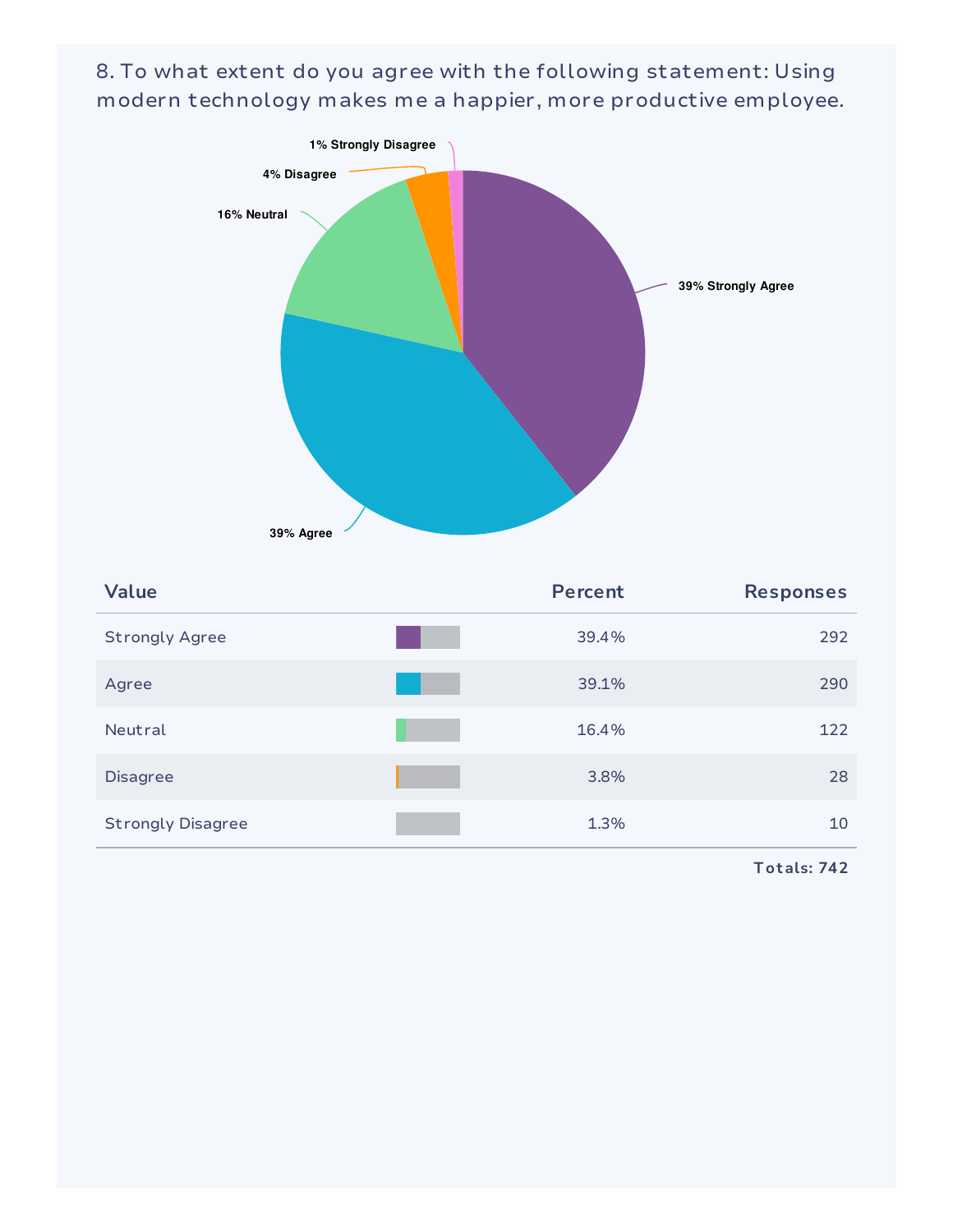9. To what extent do you agree with the following statement: In general, the lack of technology solutions in my role reduces my productivity and job satisfaction.



| <b>Value</b>             | <b>Percent</b> | <b>Responses</b> |
|--------------------------|----------------|------------------|
| <b>Strongly Agree</b>    | 26.9%          | 200              |
| Agree                    | 38.2%          | 284              |
| Neutral                  | 19.9%          | 148              |
| <b>Disagree</b>          | 11.0%          | 82               |
| <b>Strongly Disagree</b> | 3.9%           | 29               |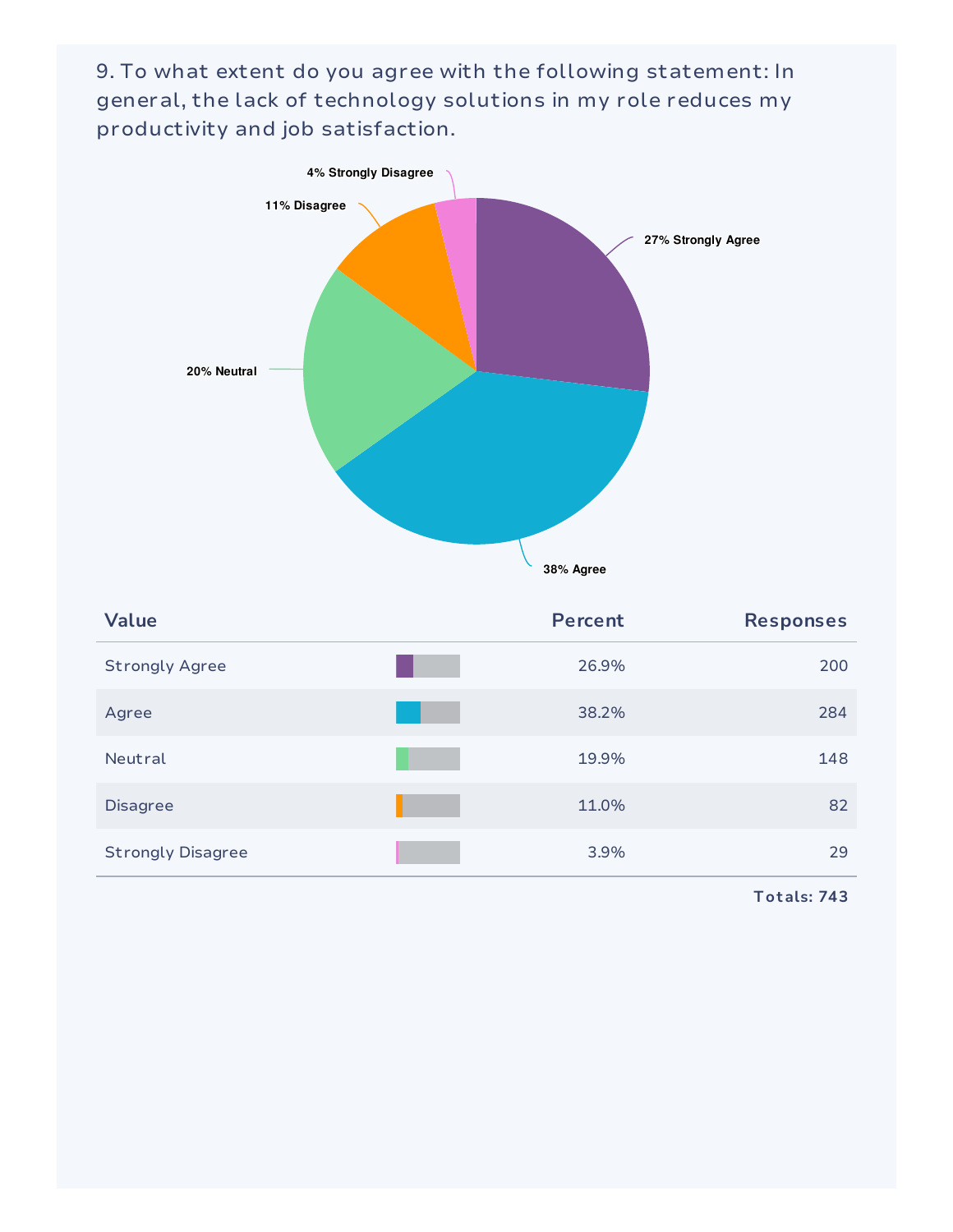10. Rank the following communication methods by your most preferred to least preferred.

| <b>Item</b>                           | <b>Overall</b><br><b>Rank</b> | <b>Rank Distribution</b>          | <b>Score</b> | No. of<br><b>Rankings</b> |
|---------------------------------------|-------------------------------|-----------------------------------|--------------|---------------------------|
| In person                             | $\mathbf{1}$                  |                                   | 4,508        | 732                       |
| Email                                 | $\overline{2}$                |                                   | 3,951        | 726                       |
| Phone                                 | 3                             |                                   | 3,836        | 730                       |
| SMS/Text                              | $\overline{4}$                |                                   | 3,502        | 719                       |
| Video chat                            | 5                             |                                   | 3,390        | 729                       |
| Chat (e.g. Slack, Teams, In 6<br>App) |                               |                                   | 2,684        | 719                       |
| Print                                 | $\overline{7}$                |                                   | 2,259        | 719                       |
| Social                                | 8                             |                                   | 2,128        | 718                       |
|                                       |                               | Highest<br>Lowest<br>Rank<br>Rank |              |                           |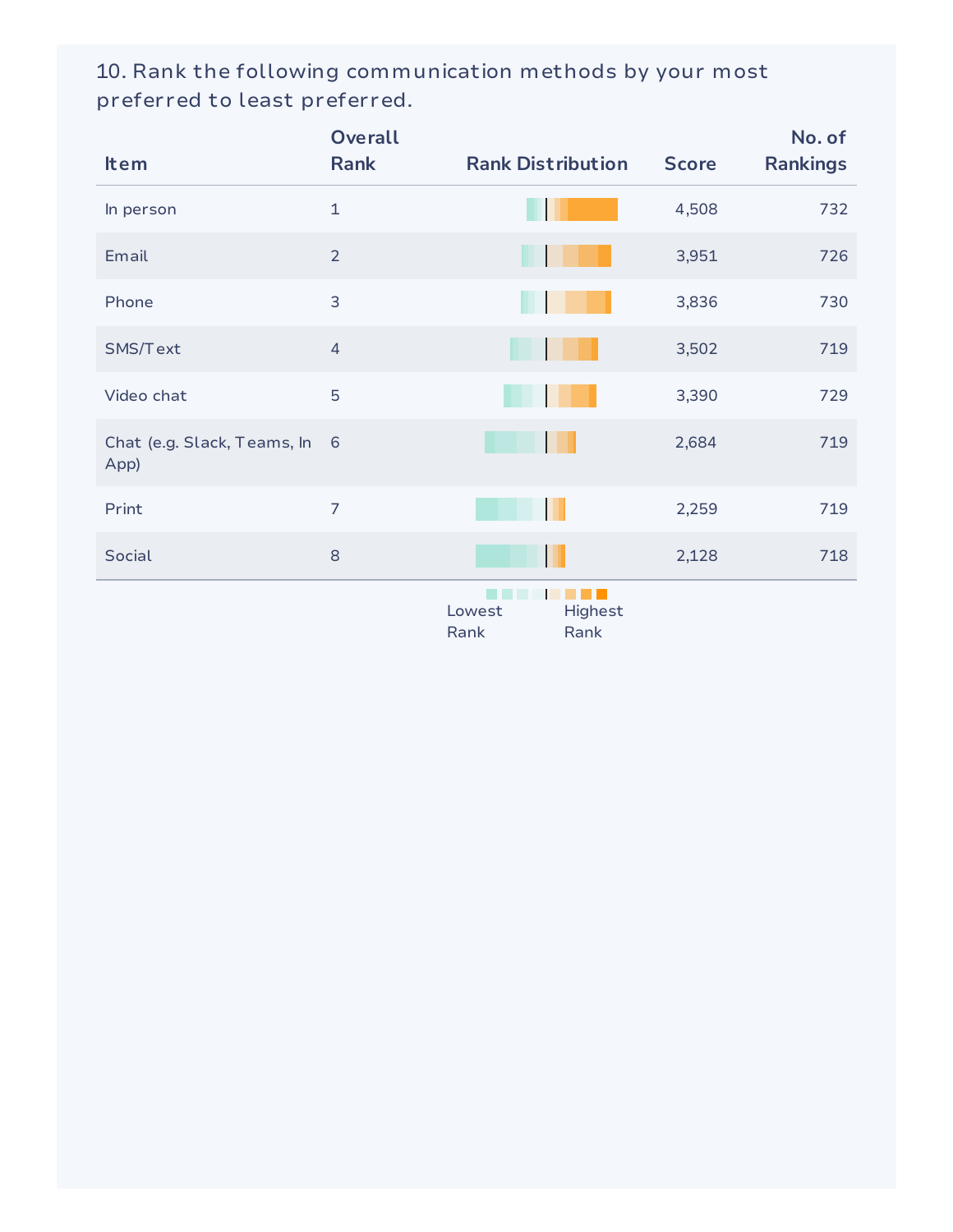11. In an ideal setting, how often would you like to receive performance and job feedback? Check all that apply.



| Value              | <b>Percent</b> | <b>Responses</b> |
|--------------------|----------------|------------------|
| Daily              | 23.7%          | 176              |
| Weekly             | 30.0%          | 223              |
| Monthly            | 27.5%          | 204              |
| Quarterly          | 26.0%          | 193              |
| <b>Bi-Annually</b> | 10.2%          | 76               |
| Annually           | 14.3%          | 106              |
| Never              | 2.7%           | 20               |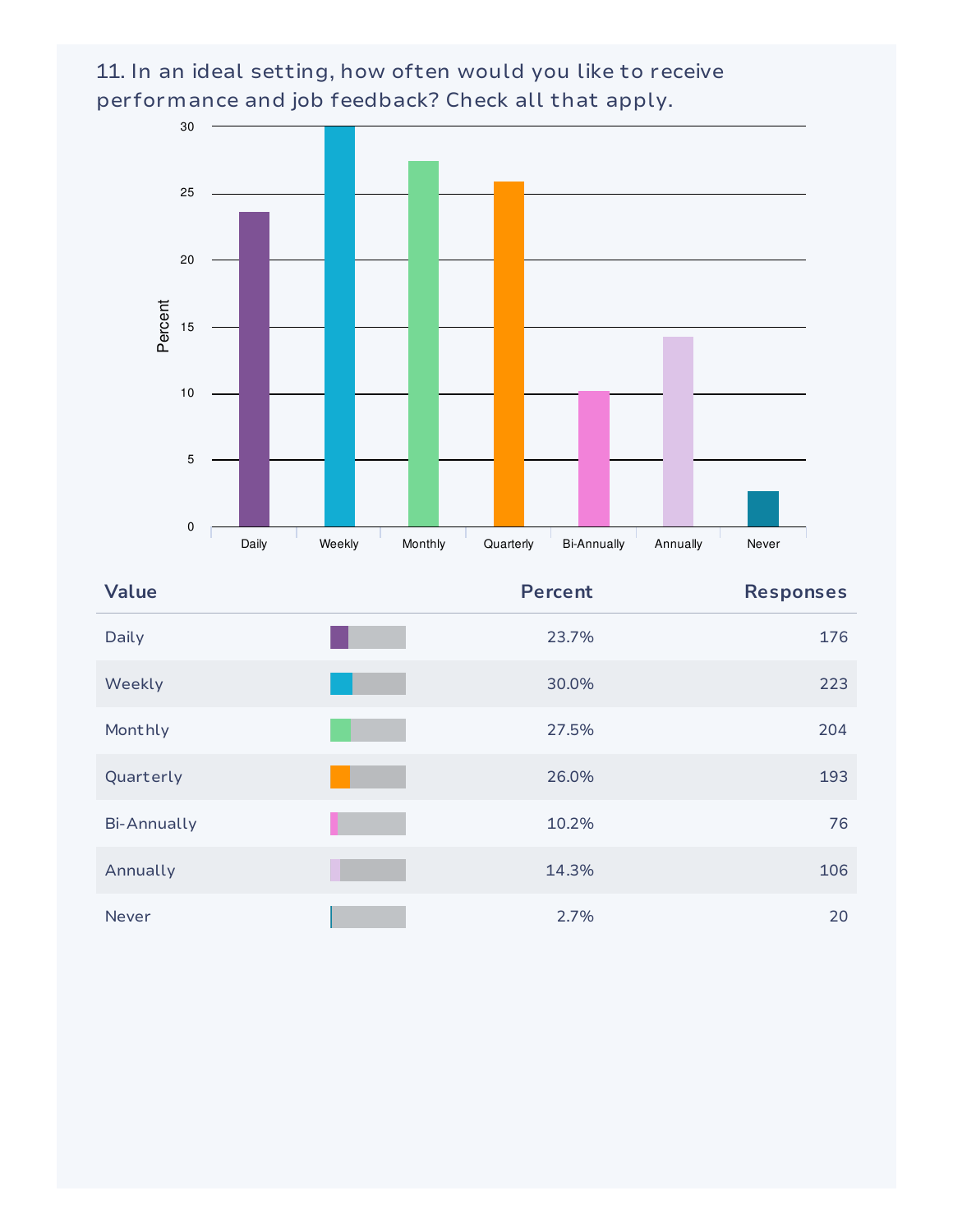12. To what extent do you agree with the following statement: Annual performance reviews are an effective way to drive employee engagement and productivity.



| <b>Value</b>             | <b>Percent</b> | <b>Responses</b> |
|--------------------------|----------------|------------------|
| <b>Strongly Agree</b>    | 33.5%          | 249              |
| Agree                    | 41.9%          | 311              |
| Neutral                  | 16.8%          | 125              |
| <b>Disagree</b>          | 6.3%           | 47               |
| <b>Strongly Disagree</b> | 1.5%           | 11               |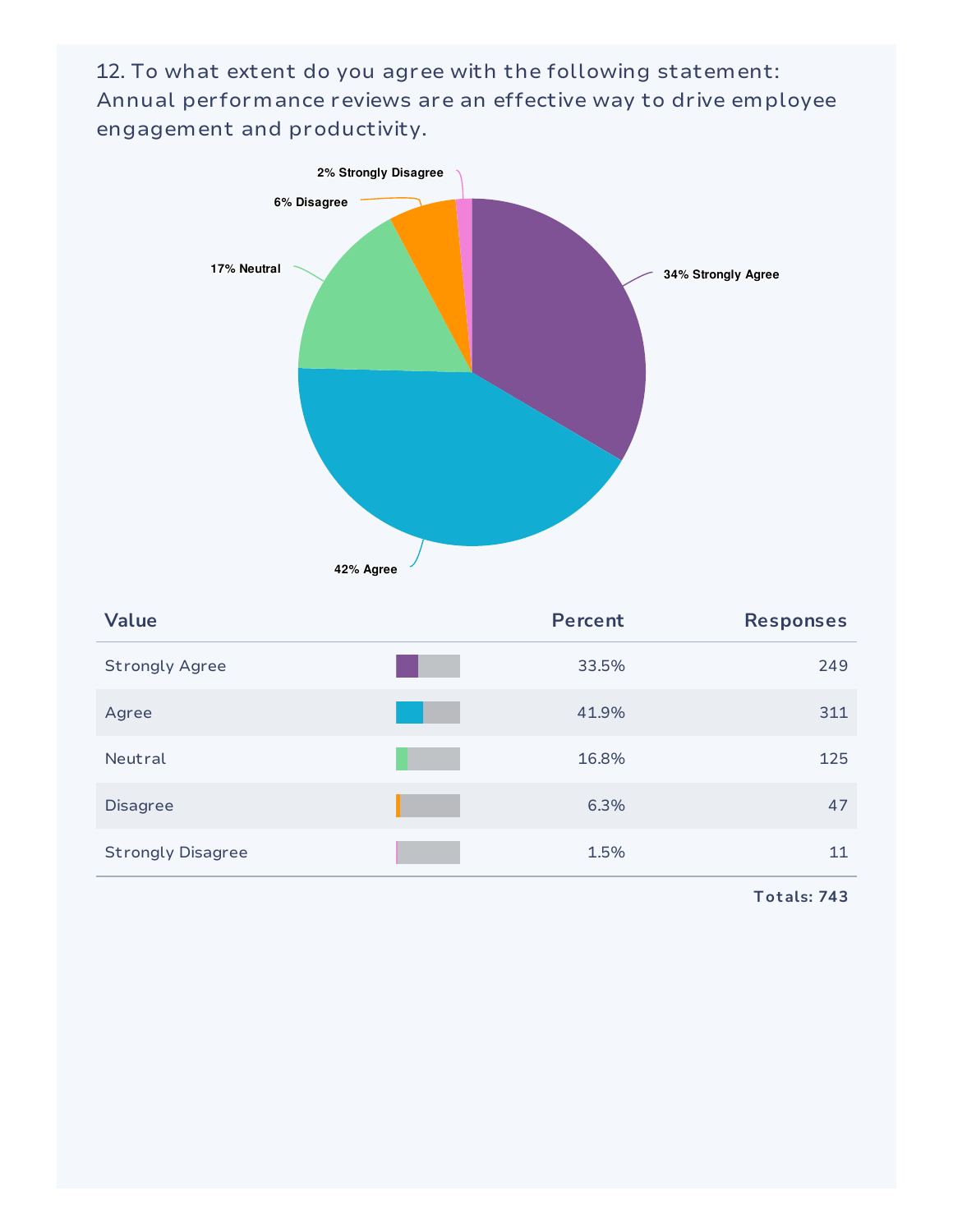13. To what extent do you agree with the following statement: Regular employee "check-ins" and ongoing feedback is an effective way to drive employee engagement and productivity.



| <b>Value</b>             | <b>Percent</b> | <b>Responses</b> |
|--------------------------|----------------|------------------|
| <b>Strongly Agree</b>    | 36.1%          | 268              |
| Agree                    | 44.4%          | 330              |
| Neutral                  | 16.0%          | 119              |
| <b>Disagree</b>          | 3.0%           | 22               |
| <b>Strongly Disagree</b> | 0.5%           | $\overline{4}$   |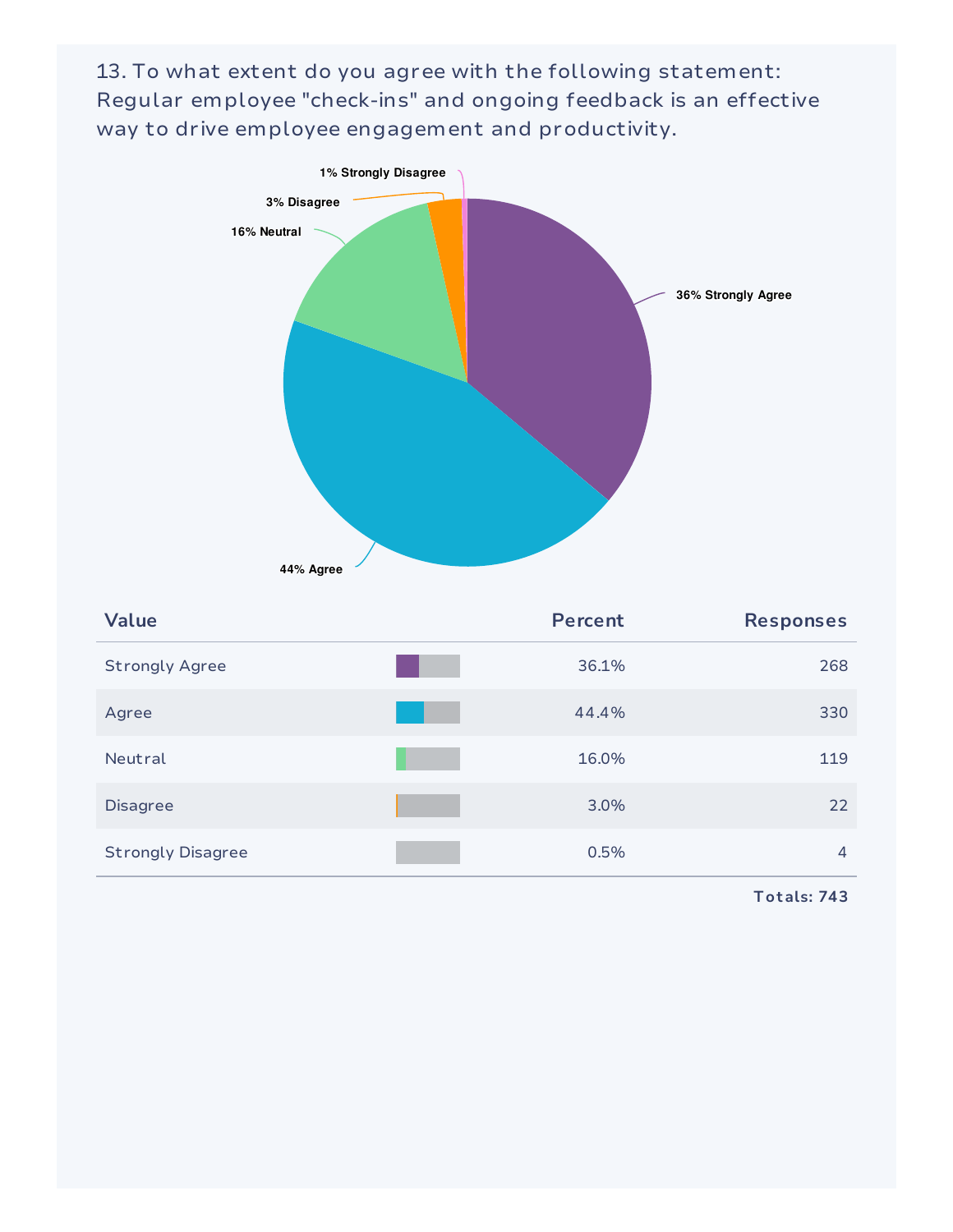### 14. Which word best describes what motivates you in your work?

| <b>Item</b>                                                                                                                    | <b>Overall</b><br><b>Rank</b> | <b>Rank</b><br><b>Distribution Score</b>  |       | No. of<br><b>Rankings</b> |
|--------------------------------------------------------------------------------------------------------------------------------|-------------------------------|-------------------------------------------|-------|---------------------------|
| Enjoyment / Work Itself (genuine feelings of<br>enjoyment, fulfillment or fun from the work<br>itself)                         | $\mathbf{1}$                  |                                           | 5,113 | 625                       |
| Purpose (mission of the company, or sense<br>of belonging to something bigger)                                                 | 2                             |                                           | 5,032 | 635                       |
| Pay (financial motivations, salary, job<br>security, cost of life)                                                             | 3                             |                                           | 4,830 | 613                       |
| Potential (benefits from the outcomes of<br>the work; realizing the development of your<br>professional or personal ambitions) | 4                             |                                           | 4,688 | 626                       |
| Flexibility (lifestyle support, remote work,<br>flexible scheduling, time off)                                                 | 5                             |                                           | 4,266 | 604                       |
| Benefits (ensuring healthcare for yourself<br>or family)                                                                       | 6                             |                                           | 3,708 | 602                       |
| Autonomy (being able to work on projects<br>for your self)                                                                     | 7                             |                                           | 3,577 | 599                       |
| Mastery (deepening and developing skillsets<br>or strengths)                                                                   | 8                             | Ш                                         | 3,450 | 599                       |
| Relationships (building personal and<br>professional networks)                                                                 | 9                             |                                           | 3,413 | 600                       |
| I don't know                                                                                                                   | 10                            |                                           | 1,853 | 580                       |
| Other                                                                                                                          | 11                            |                                           | 1,544 | 554                       |
|                                                                                                                                |                               | High<br>Low<br>est<br>est<br>Rank<br>Rank |       |                           |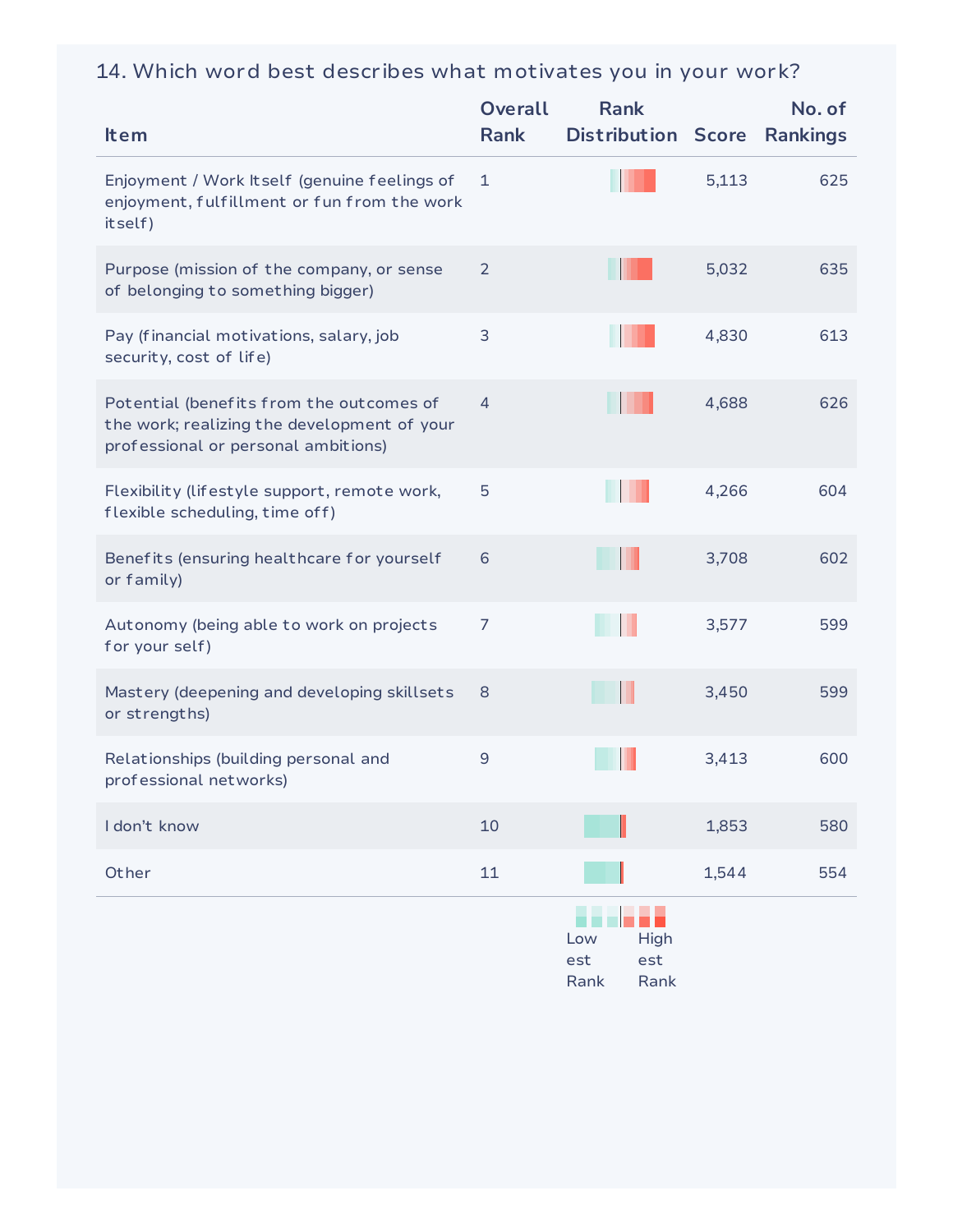15. When hearing "human resources" (HR) what's the first thing that comes to mind?

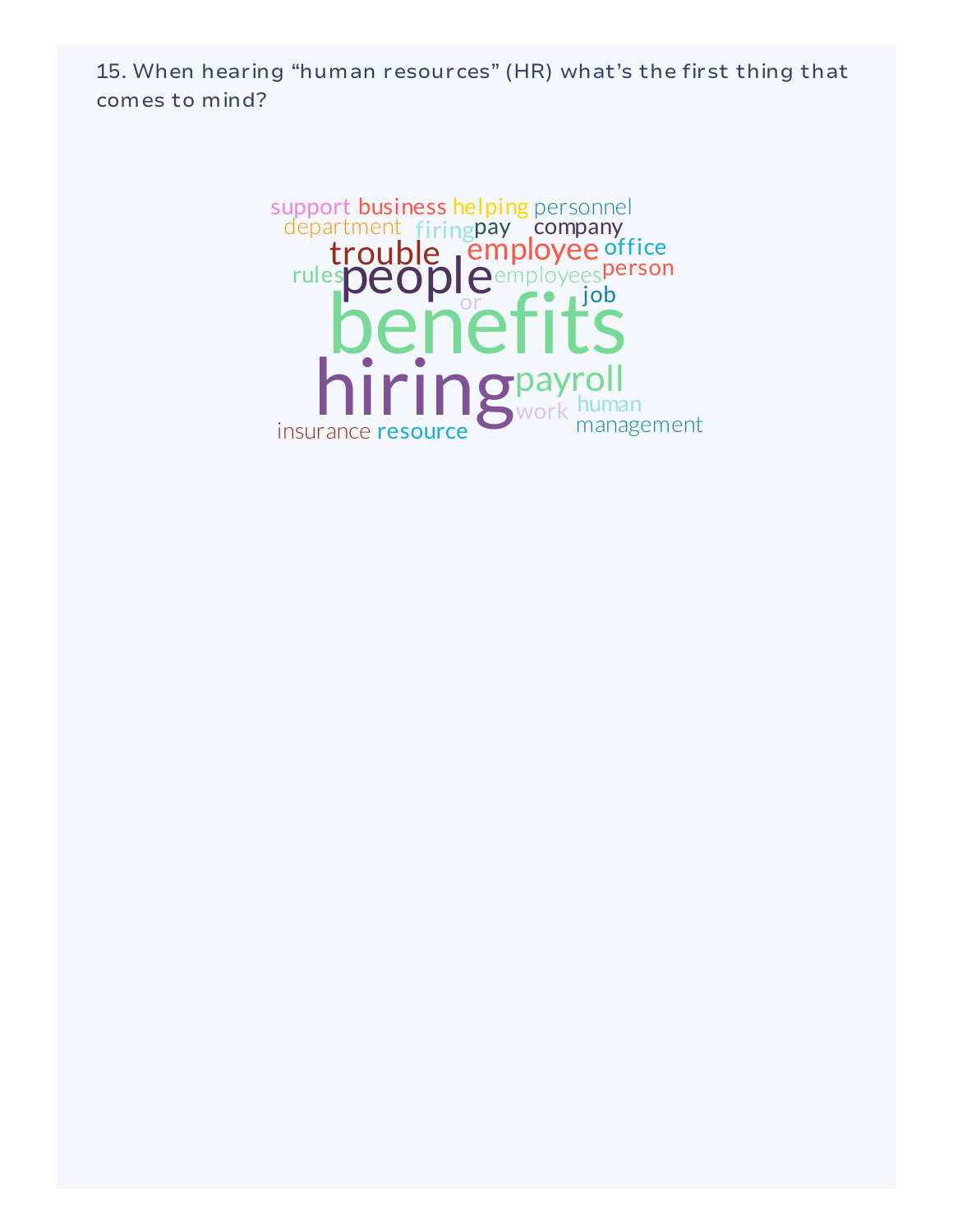16. When hearing "people operations" (People Ops) what's the first thing that comes to mind?

> human WOrk idea heard hr management employees employee  $idk$ , operations team workers hiring working helping company goodgroup surgery service resources logistics term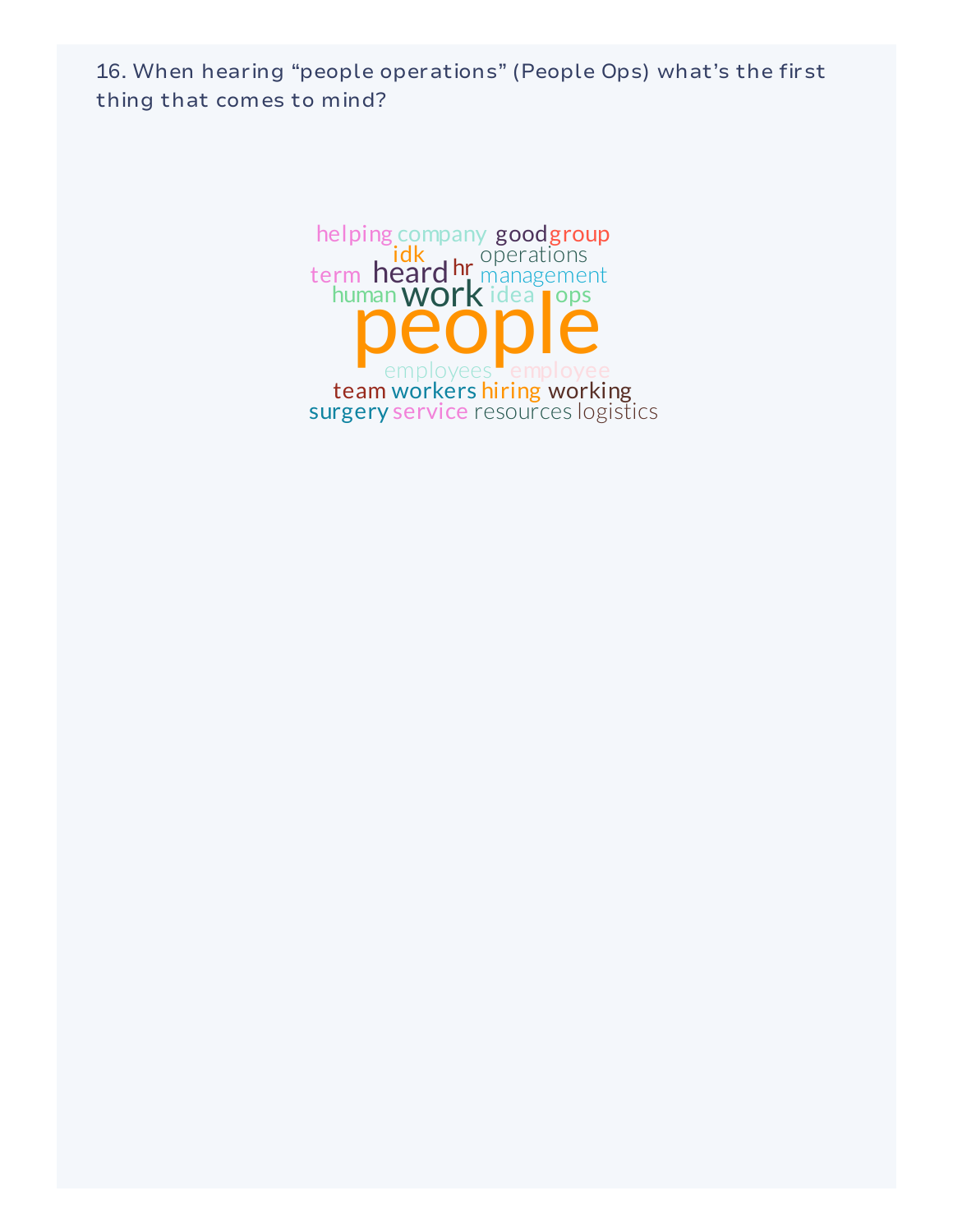17. Rank the following items in terms of how important they are to you and your success in the business:

| <b>Item</b>                                                     | <b>Overall</b><br><b>Rank</b> | <b>Rank</b><br><b>Distribution</b> | <b>Score</b> | No. of<br><b>Rankings</b> |
|-----------------------------------------------------------------|-------------------------------|------------------------------------|--------------|---------------------------|
| People strategies & workforce<br>planning                       | $\mathbf{1}$                  |                                    | 3,615        | 492                       |
| Performance, coaching &<br>development                          | $\overline{2}$                |                                    | 3,555        | 496                       |
| Payroll, time & taxes                                           | 3                             |                                    | 3,440        | 497                       |
| Employee communications, culture &<br>engagement                | 4                             |                                    | 3,187        | 489                       |
| Recruiting, hiring & onboarding                                 | 5                             |                                    | 3,073        | 489                       |
| Benefits (enrollment, updates, claims,<br>deductions)           | 6                             |                                    | 3,071        | 494                       |
| Compliance (federal & state<br>regulations)                     | $\overline{7}$                |                                    | 2,868        | 494                       |
| Employee experience & wellbeing                                 | 8                             |                                    | 2,789        | 484                       |
| Employee relations & issue resolution                           | $\mathsf 9$                   |                                    | 2,572        | 487                       |
| Administrative tasks (data entry,<br>record keeping, reporting) | 10                            |                                    | 2,436        | 490                       |
| Diversity, inclusion & equality                                 | 11                            |                                    | 2,080        | 481                       |
|                                                                 |                               | .<br>Lowest<br>Highest             |              |                           |

Rank Rank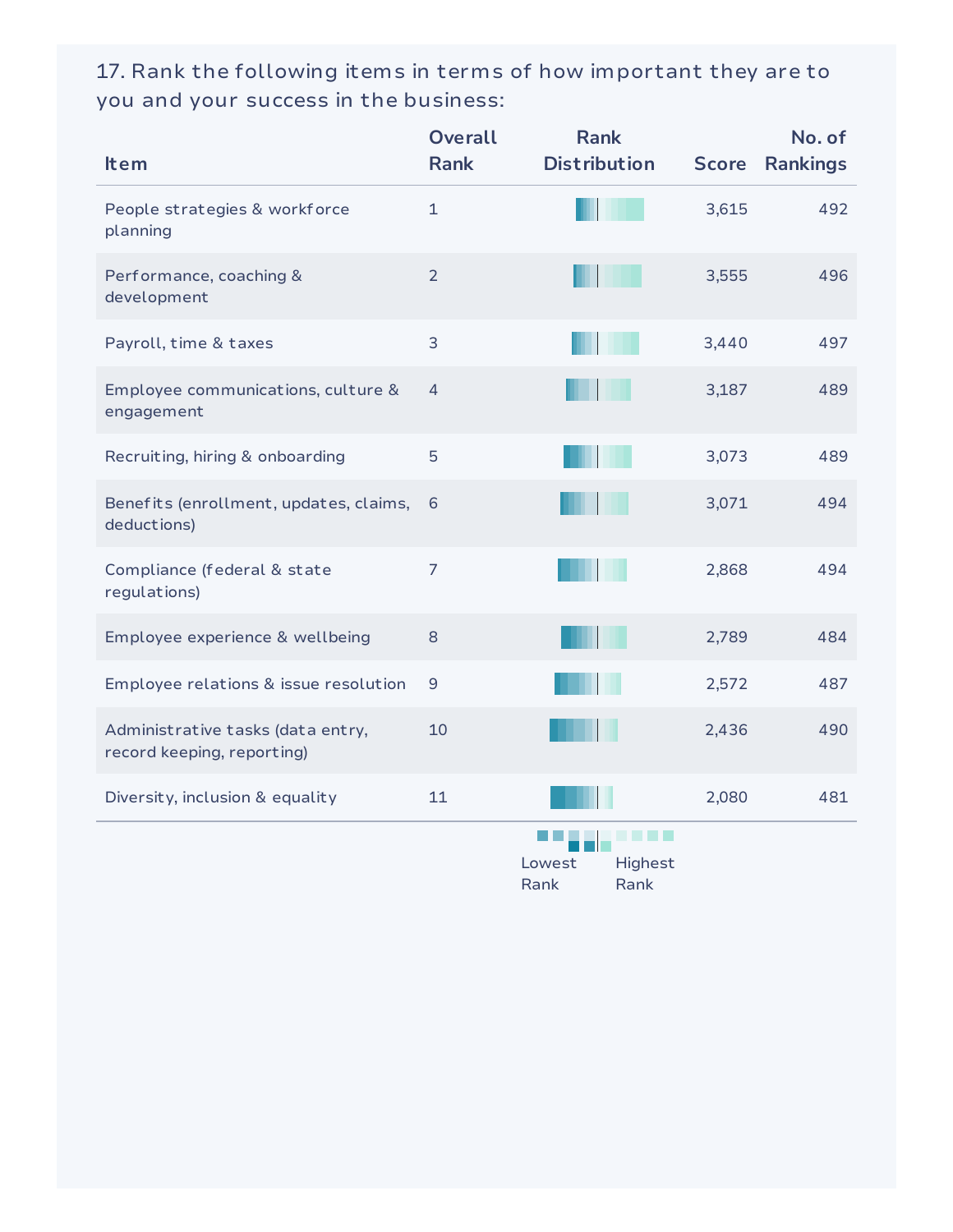18. How do you access your personal HR documents or employee documents (employment contract, org chart, W4/W2, payroll info, benefits contributions)?



| Value                                       | Percent | <b>Responses</b> |
|---------------------------------------------|---------|------------------|
| I email my HR administrator or boss         | 35.4%   | 180              |
| I can access it myself online               | 55.1%   | 280              |
| I can access it myself from a mobile app    | 6.5%    | 33               |
| I don't know how to access this information | $3.0\%$ | 15.              |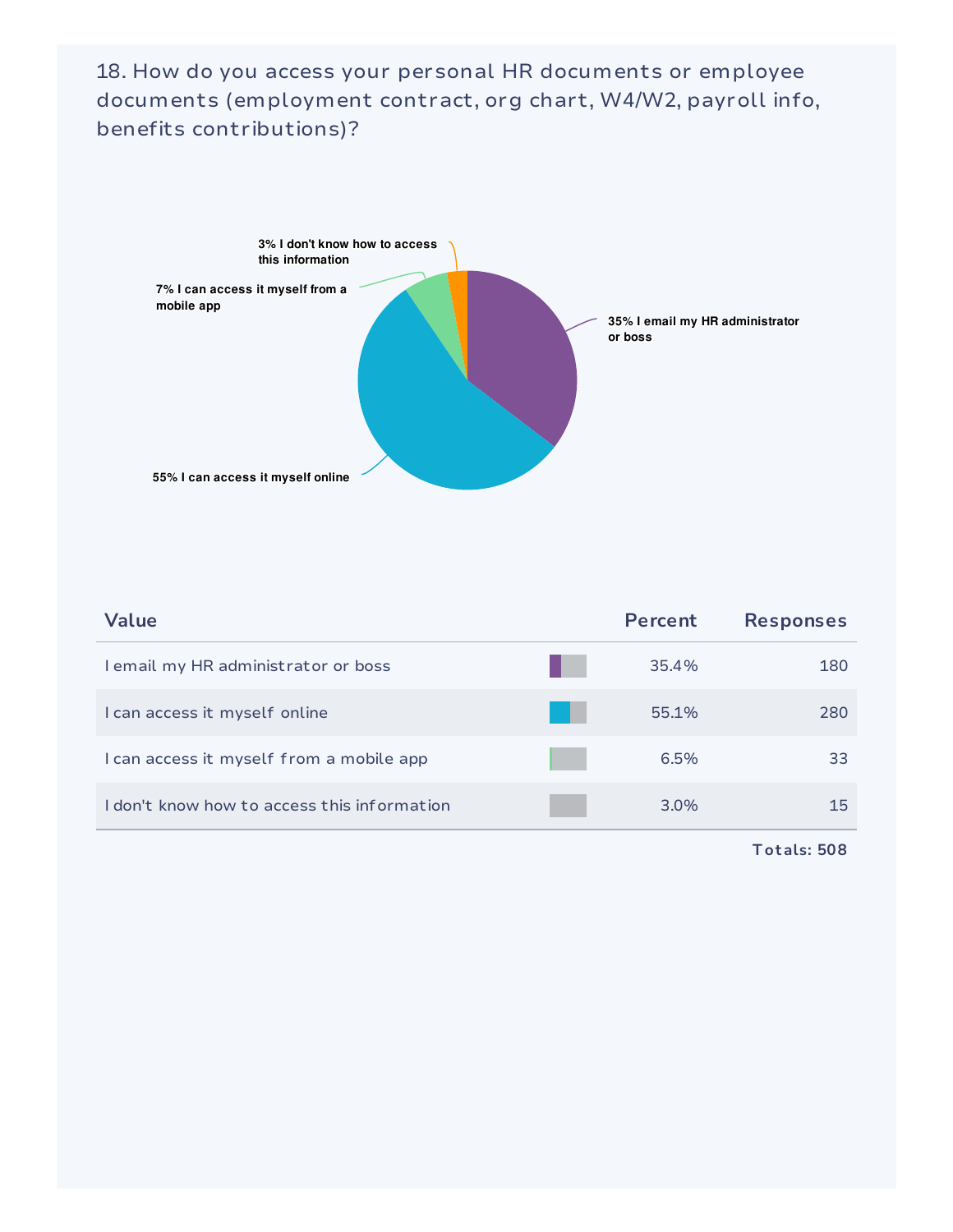19. How do you access your benefits information (enrolling in insurance, accessing benefits information, and/or making changes to your benefits selections)?



| Value                                       | Percent | <b>Responses</b> |
|---------------------------------------------|---------|------------------|
| I email my HR administrator/boss            | 32.7%   | 166              |
| I can access it myself online               | 56.3%   | 286              |
| I can access it myself on a mobile app      | 7.9%    | 40               |
| I don't know how to access this information | 3.1%    | 16               |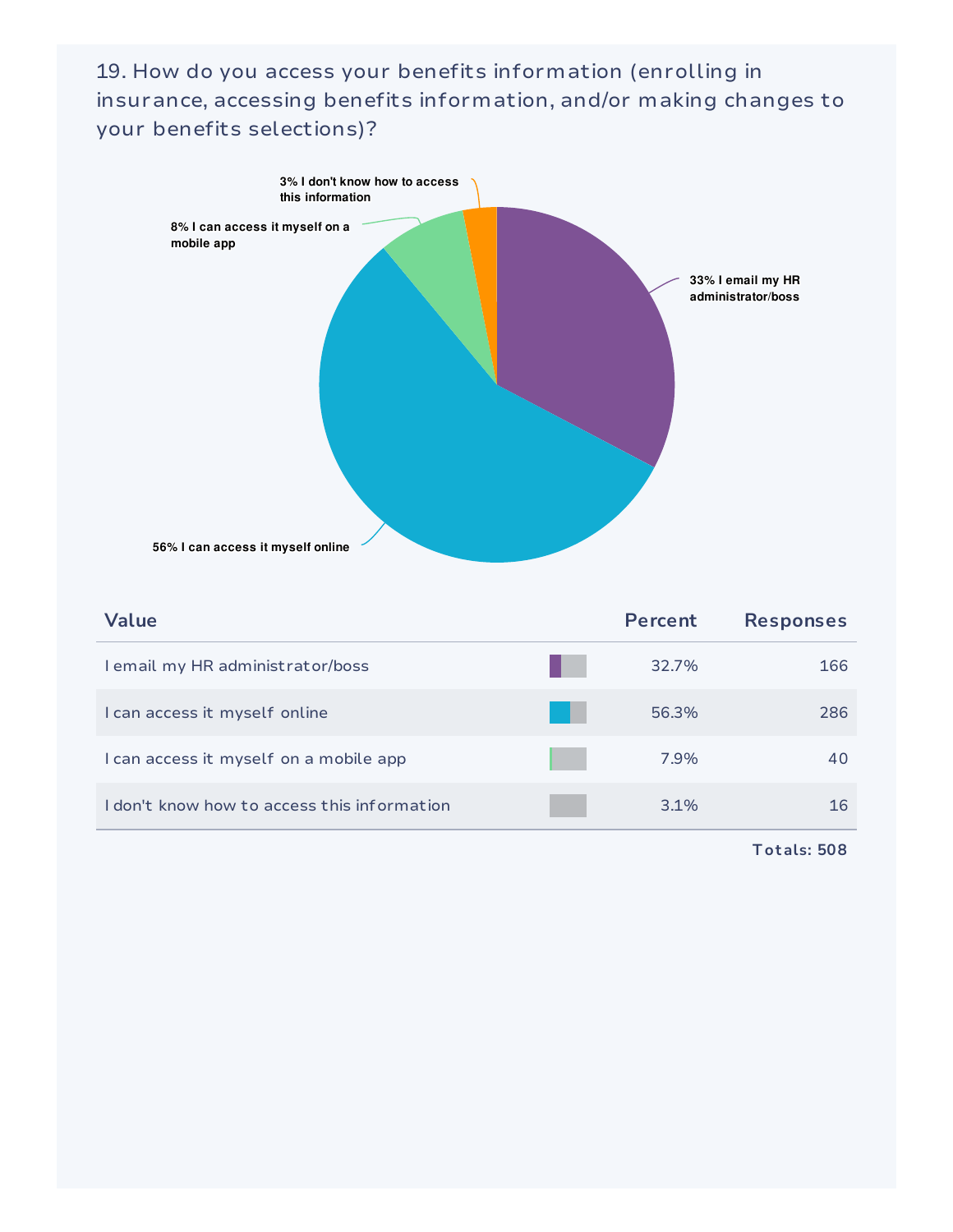20. How many different systems do you need to interact with in order to effectively have HR, payroll, benefits and performance information?



| Value          | <b>Percent</b> | <b>Responses</b> |
|----------------|----------------|------------------|
| 1              | 42.9%          | 218              |
| 2              | 33.1%          | 168              |
| 3              | 16.9%          | 86               |
| $\overline{4}$ | 4.7%           | 24               |
| 5 or more      | 2.4%           | 12               |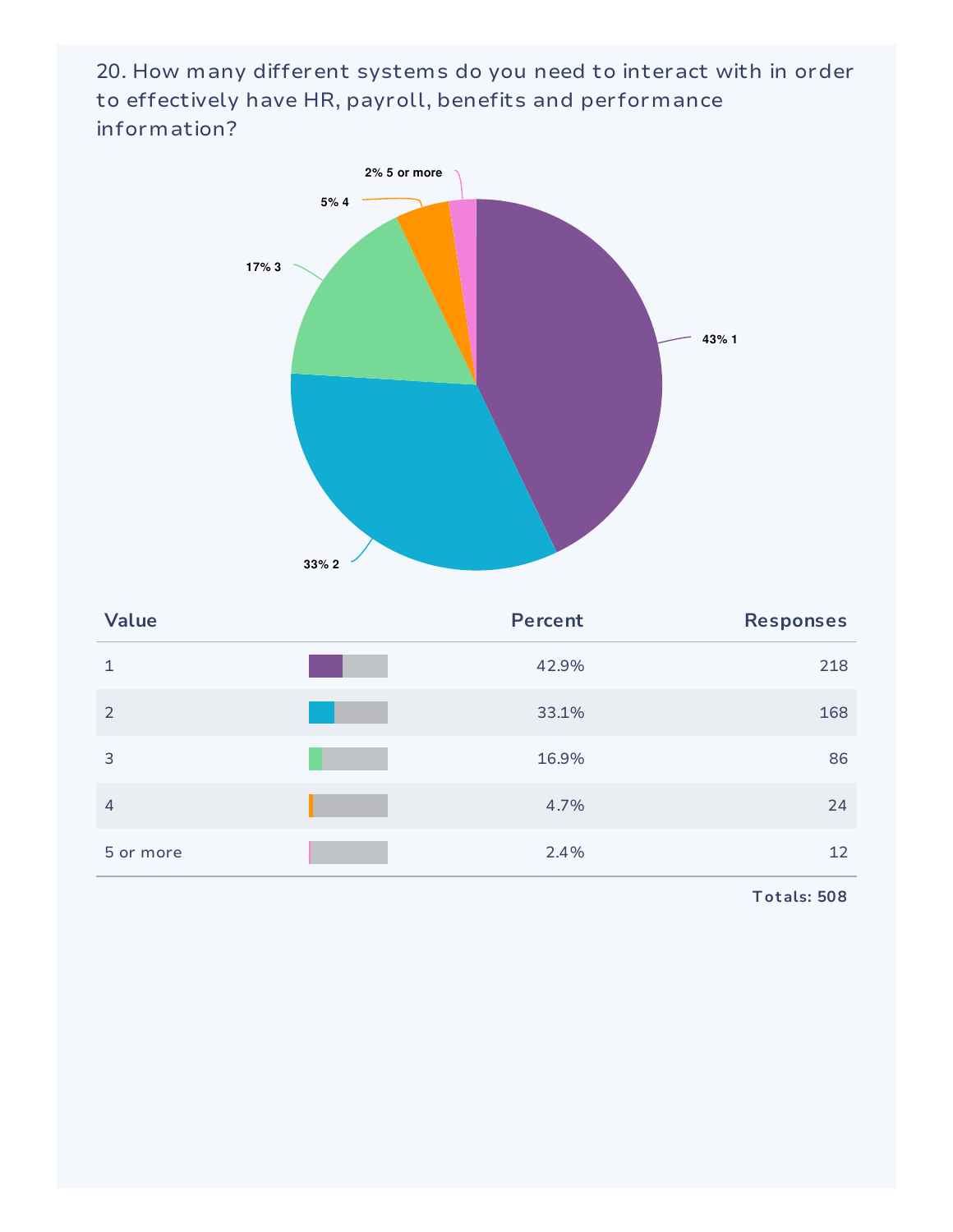

21. Please rate your satisfaction with your CURRENT HR department/operations.

**35% Satisfied**

| Value                    | <b>Percent</b> | <b>Responses</b> |
|--------------------------|----------------|------------------|
| <b>Very Dissatisfied</b> | 4.3%           | 22               |
| <b>Dissatisfied</b>      | 6.3%           | 32               |
| Neutral                  | 23.8%          | 121              |
| <b>Satisfied</b>         | 35.0%          | 178              |
| <b>Very Satisfied</b>    | 28.3%          | 144              |
| Not applicable           | 2.2%           | 11               |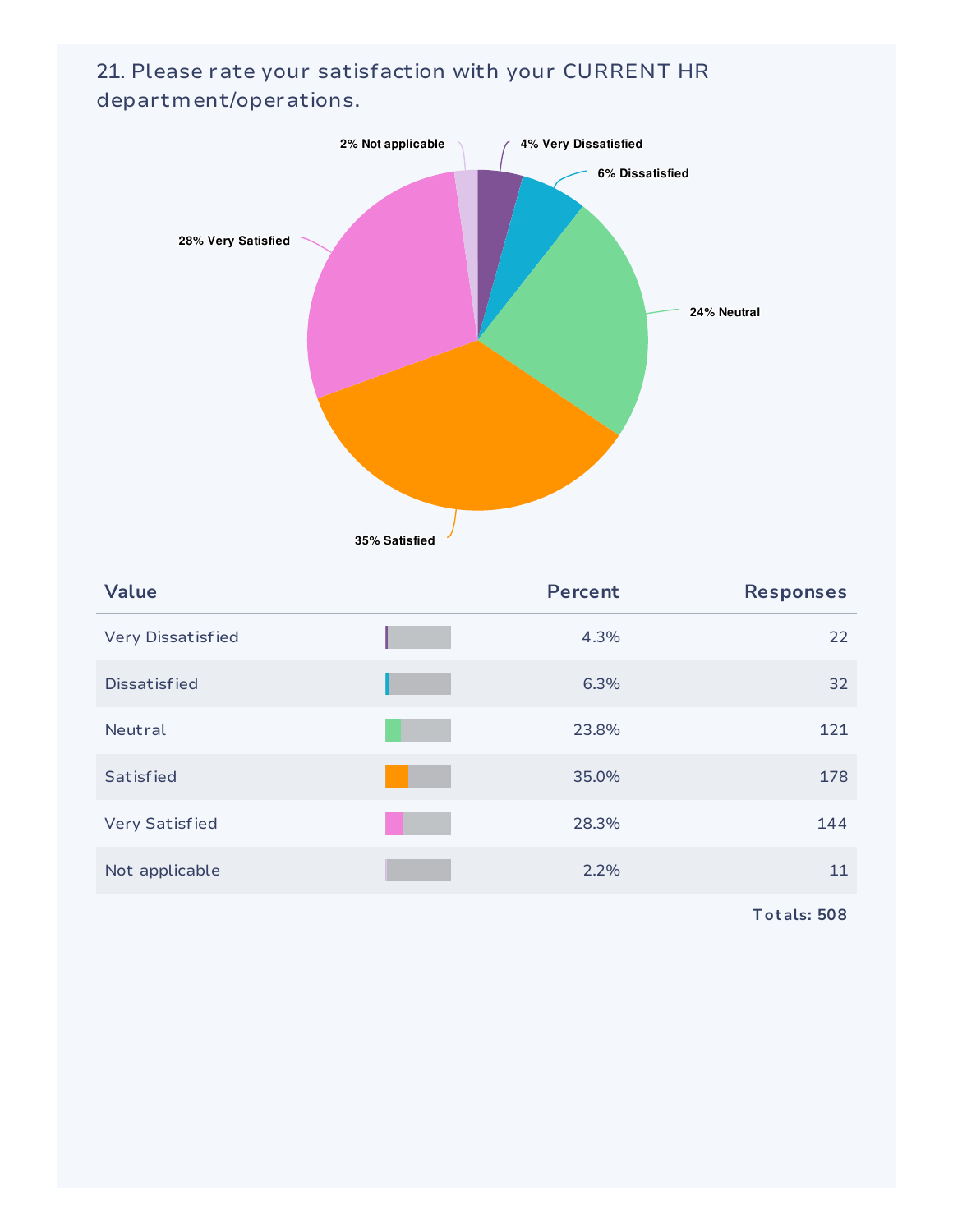22. How well does your HR department understand what motivates you?



| <b>Value</b>  | <b>Percent</b> | <b>Responses</b> |
|---------------|----------------|------------------|
| Very well     | 28.1%          | 143              |
| Fairly well   | 42.3%          | 215              |
| Not very well | 24.8%          | 126              |
| Not at all    | 4.7%           | 24               |